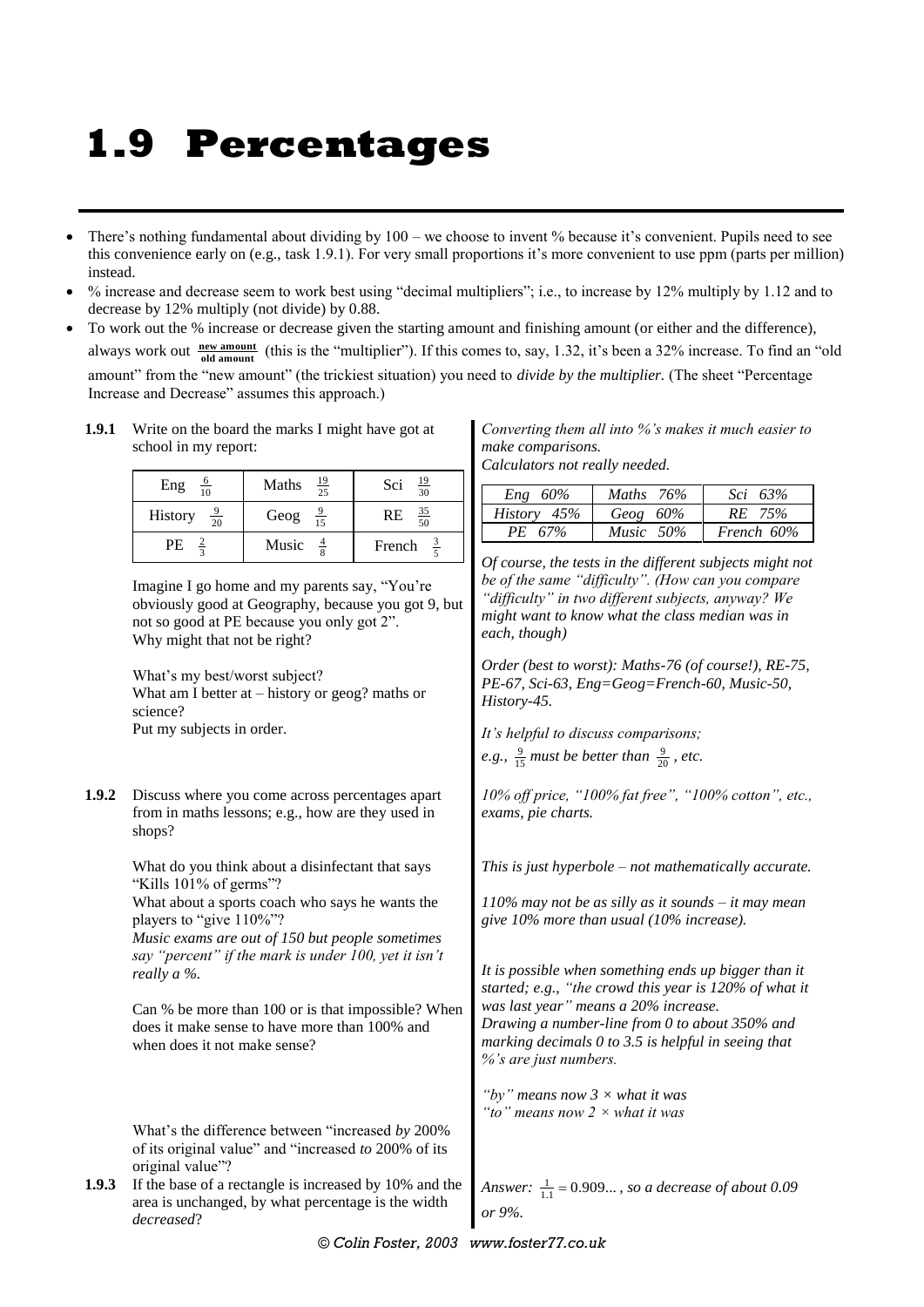| 1.9.4  | The difference between increasing a number by 7%<br>and decreasing it by 8% is 30. What is the number?<br>Pupils can make up some puzzles like this.                                                                                                                                                                                                                                                                                                                                                                                                             | Answer: 15% of the number = 30, so<br>$number = 30 \div 0.15 = 200$<br>( <i>check</i> : $214 - 184 = 30$ )                                                                                                                                                                                                                             |  |  |  |  |
|--------|------------------------------------------------------------------------------------------------------------------------------------------------------------------------------------------------------------------------------------------------------------------------------------------------------------------------------------------------------------------------------------------------------------------------------------------------------------------------------------------------------------------------------------------------------------------|----------------------------------------------------------------------------------------------------------------------------------------------------------------------------------------------------------------------------------------------------------------------------------------------------------------------------------------|--|--|--|--|
| 1.9.5  | The original price of an item is £15. After two mark-<br>ups the final price is £20.70. If the $1st$ mark-up is<br>15%, what is the other?<br>What if it was the 2 <sup>nd</sup> mark-up that was 15%? What<br>would the 1 <sup>st</sup> have been?                                                                                                                                                                                                                                                                                                              | Easy with multipliers:<br>$15.00 \times 1.15 \times m = 20.70$<br>$m = 1.2$ , so the mark-up is 20%.<br>It doesn't matter $-$ you get the same answer.                                                                                                                                                                                 |  |  |  |  |
| 1.9.6  | Which is bigger 72% of £48 or 48% of £72?<br>This can be useful because a hard % of an easy<br>number can be written as an easy % of a hard<br>number; e.g., 73% of £50 = 50% of £73<br>$= £36.50.$                                                                                                                                                                                                                                                                                                                                                              | They're the same, but can pupils explain why? One<br>way to look at it is that<br>$0.72 \times 48 = 0.48 \times 72$                                                                                                                                                                                                                    |  |  |  |  |
| 1.9.7  | If I decrease an amount by 10% and then increase the<br>new amount by 10% have I got back the amount I<br>started with?<br>(Easy to embellish with a context!)<br>What if I do it in the opposite order?                                                                                                                                                                                                                                                                                                                                                         | No – the 1st 10% was 10% of a bigger amount than<br>the 2 <sup>nd</sup> 10% was, so what I added on was smaller<br>than what I took away.<br>If I started with p I now have $1.1 \times 0.9 \times p = 0.99$<br>$\times p$ (i.e., I've lost 1% of what I had).<br>This time it's $0.9 \times 1.1 \times p = 0.99 \times p$ ; i.e., the |  |  |  |  |
|        |                                                                                                                                                                                                                                                                                                                                                                                                                                                                                                                                                                  | same answer.                                                                                                                                                                                                                                                                                                                           |  |  |  |  |
| 1.9.8  | If 60% of the school like swimming, 65% like<br>football, 70% like rugby, 75% like hockey and 80%<br>like basketball, what percentage like them all?<br>Could draw a Venn (1834-1923) diagram.                                                                                                                                                                                                                                                                                                                                                                   | Answer: Total = $60+65+70+75+80 = 350\%$ . If you<br>share them out as equally as possible everyone has<br>to like at least 3, and at least 50% have to like all<br>four. The maximum % that could like all four would<br>be 60%, so the answer is between 50% and 60%.                                                                |  |  |  |  |
| 1.9.9  | Carbon Monoxide (CO) is a poisonous gas which is<br>found in the air and which some people are<br>concerned about. Carbon monoxide detectors<br>measure the concentration of CO in the air in ppm<br>(parts per million).<br>What is 100 ppm as a percentage?                                                                                                                                                                                                                                                                                                    | Answer: 1 ppm is $\frac{1}{1000000} = 0.0001\%$ ,<br>so 10 000 ppm = $1\%$ and 100 ppm = 0.01%.<br>A more poisonous gas is hydrogen cyanide (HCN)<br>which is dangerous at a level of 10 ppm = $0.001\%$ .                                                                                                                             |  |  |  |  |
| 1.9.10 | VAT. A ready reckoner (see sheet) can be useful in a<br>situation where you always want the same<br>percentage of different amounts.                                                                                                                                                                                                                                                                                                                                                                                                                             | Conveniently, $17.5\% = 10\% + 5\% + 2.5\%$ , and each<br>of these is half the previous amount. This can help<br>with non-calculator calculations.                                                                                                                                                                                     |  |  |  |  |
| 1.9.11 | Work out the percentage of your life you have spent<br>on different things.<br>e.g., percentage of your life asleep/watching TV/at<br>parties/shopping/doing a particular sport/practising a<br>musical instrument, etc.;<br>percentage of the school year which is holiday;<br>percentage of school lesson time given over to maths<br>(if year 7, compare with primary school); percentage<br>of your life spent in assemblies; percentage of your<br>life you've spent as a teenager; percentage of your<br>life spent in a particular country (if relevant). | Some of these aren't too hard, because you can work<br>out per 24 hours or per week.<br>It's worth thinking through the kinds of assumptions<br>we make when doing these sorts of estimates.                                                                                                                                           |  |  |  |  |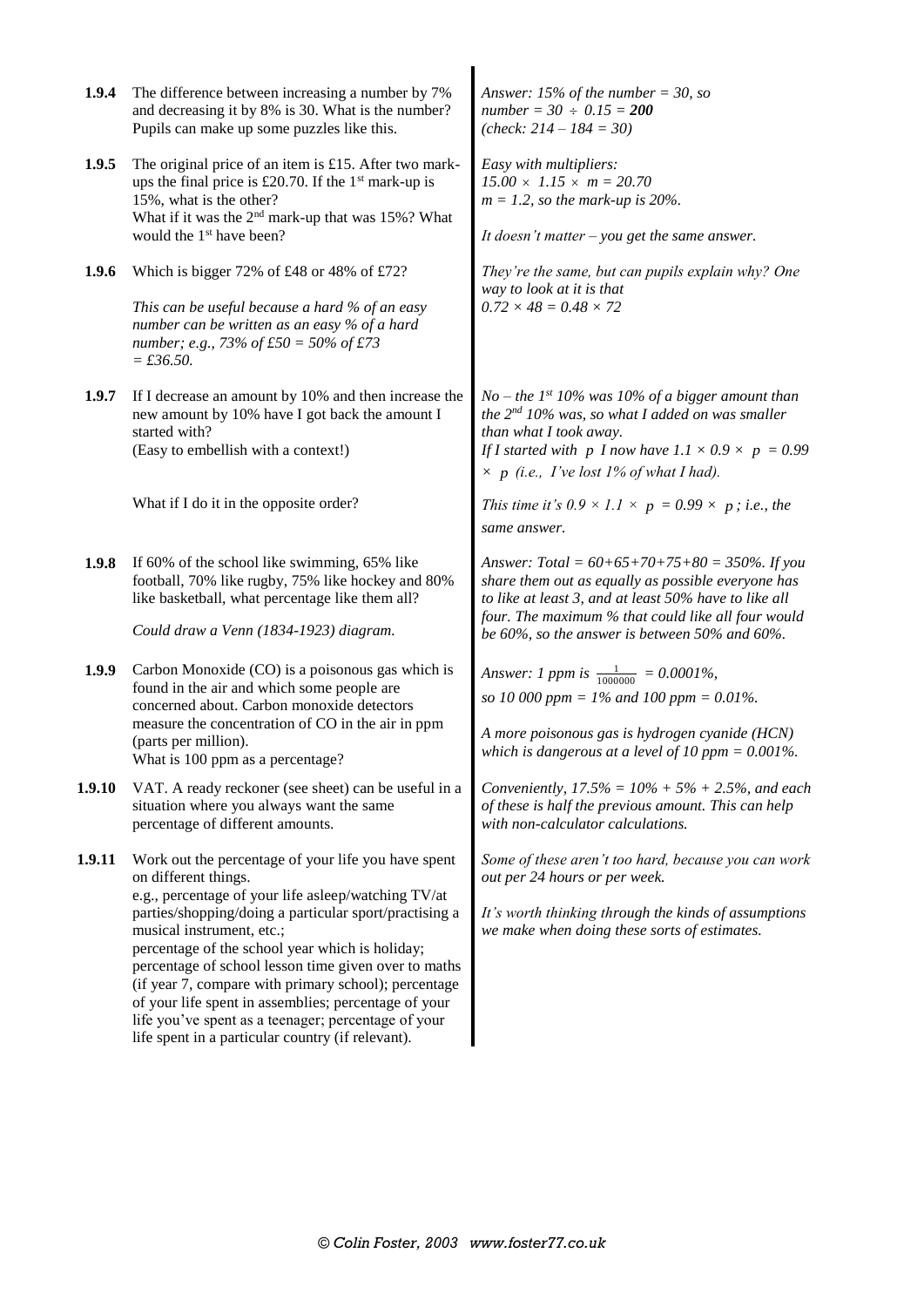## *Percentage Increase and Decrease*

Fill in the gaps in the table. The first one is done already.

| old price               |         | new price | new price<br>old price | what's happened? |  |  |  |  |
|-------------------------|---------|-----------|------------------------|------------------|--|--|--|--|
| $\mathbf{1}$            | £34.00  | £50.00    | 1.47                   | 47% increase     |  |  |  |  |
| $\boldsymbol{2}$        | £6.50   | £7.20     |                        |                  |  |  |  |  |
| $\mathbf{3}$            | £8.50   | £8.10     |                        |                  |  |  |  |  |
| $\overline{\mathbf{4}}$ | £241.00 |           |                        | 41% decrease     |  |  |  |  |
| 5                       | £78.20  |           |                        | 4% increase      |  |  |  |  |
| 6                       | £1.60   |           | 1.24                   |                  |  |  |  |  |
| $\overline{7}$          | £852.10 |           | 0.30                   |                  |  |  |  |  |
| 8                       | £29.00  |           |                        | 32% decrease     |  |  |  |  |
| 9                       | £43.80  |           |                        | 90% increase     |  |  |  |  |
| 10                      | £329.35 | £400.00   |                        |                  |  |  |  |  |
| 11                      | £22.00  | £10.00    |                        |                  |  |  |  |  |
| 12                      |         | £179.00   | 0.90                   | 10% decrease     |  |  |  |  |
| 13                      |         | £4.00     | 1.15                   | 15% increase     |  |  |  |  |
| 14                      |         | £11.00    |                        | 16% increase     |  |  |  |  |
| 15                      |         | £11.11    |                        | 8% decrease      |  |  |  |  |
| 16                      |         | £2.00     |                        | 33% decrease     |  |  |  |  |
| 17                      |         | £1,499.00 |                        | 17% increase     |  |  |  |  |
| 18                      |         | £8.50     | 1.09                   |                  |  |  |  |  |
| 19                      | £8.00   |           |                        | 10% decrease     |  |  |  |  |
| 20                      |         | £543.00   |                        | 17% decrease     |  |  |  |  |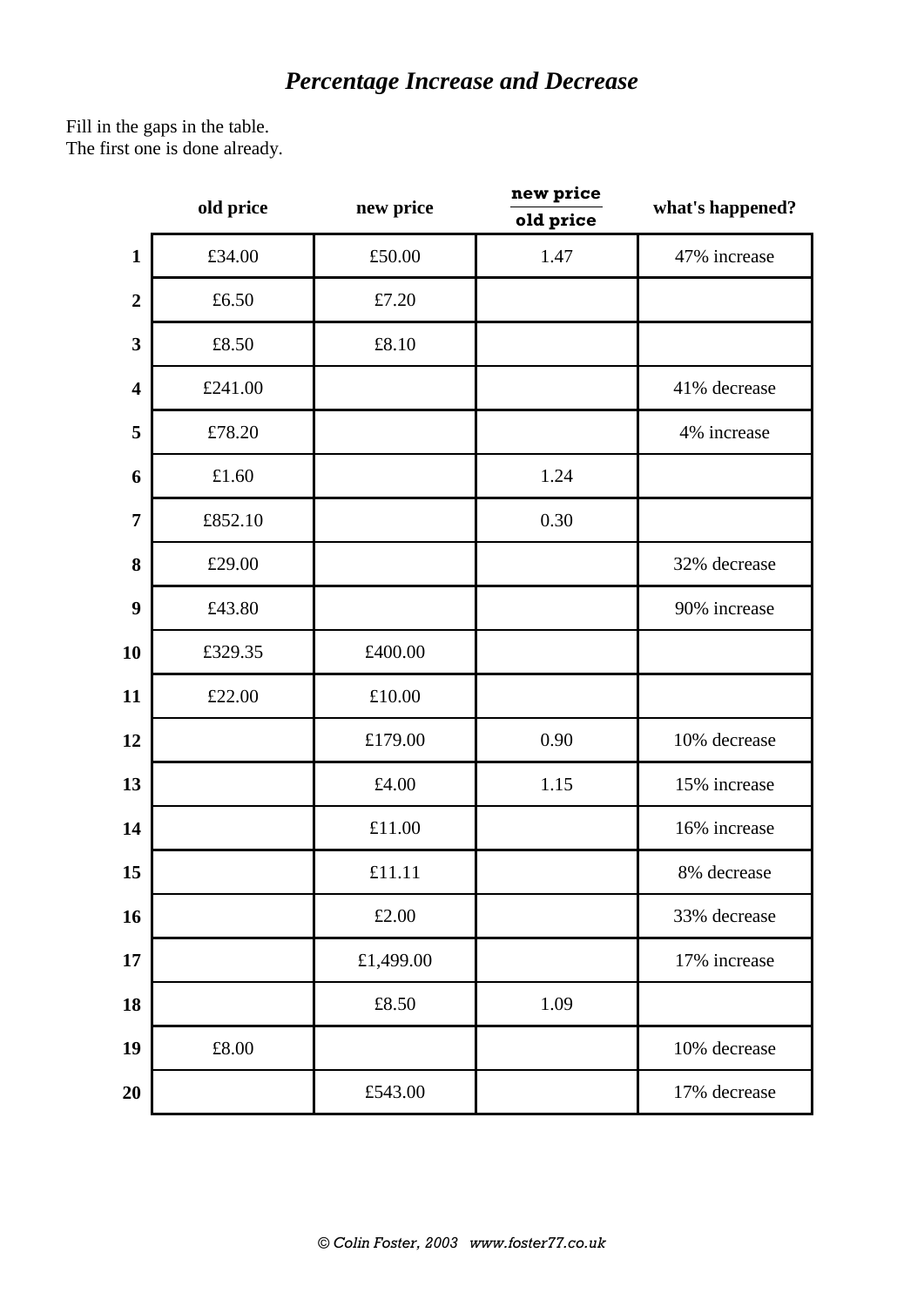Fill in the gaps in the table. The first one is done already.

|                         | old price | new price | new price<br>old price | what's happened? |  |  |  |
|-------------------------|-----------|-----------|------------------------|------------------|--|--|--|
| $\mathbf{1}$            | £34.00    | £50.00    | 1.47                   | 47% increase     |  |  |  |
| $\overline{2}$          | £6.50     | £7.20     | 1.11                   | 11% increase     |  |  |  |
| $\overline{\mathbf{3}}$ | £8.50     | £8.10     | 0.95                   | 5% decrease      |  |  |  |
| $\overline{\mathbf{4}}$ | £241.00   | £142.19   | 0.59                   | 41% decrease     |  |  |  |
| 5                       | £78.20    | £81.33    | 1.04                   | 4% increase      |  |  |  |
| 6                       | £1.60     | £1.98     | 1.24                   | 24% increase     |  |  |  |
| $\overline{7}$          | £852.10   | £255.63   | 0.30                   | 70% decrease     |  |  |  |
| 8                       | £29.00    | £19.72    | 0.68                   | 32% decrease     |  |  |  |
| 9                       | £43.80    | £83.22    | 1.90                   | 90% increase     |  |  |  |
| 10                      | £329.35   | £400.00   | 1.21                   | 21% increase     |  |  |  |
| 11                      | £22.00    | £10.00    | 0.45                   | 55% decrease     |  |  |  |
| 12                      | £198.89   | £179.00   | 0.90                   | 10% decrease     |  |  |  |
| 13                      | £3.48     | £4.00     | 1.15                   | 15% increase     |  |  |  |
| 14                      | £9.48     | £11.00    | 1.16                   | 16% increase     |  |  |  |
| 15                      | £12.08    | £11.11    | 0.92                   | 8% decrease      |  |  |  |
| 16                      | £2.99     | £2.00     | 0.67                   | 33% decrease     |  |  |  |
| 17                      | £1,281.20 | £1,499.00 | 1.17                   | 17% increase     |  |  |  |
| 18                      | £7.80     | £8.50     | 1.09                   | 9% increase      |  |  |  |
| 19                      | £8.00     | £7.20     | 0.90                   | 10% decrease     |  |  |  |
| 20                      | £654.22   | £543.00   | 0.83                   | 17% decrease     |  |  |  |